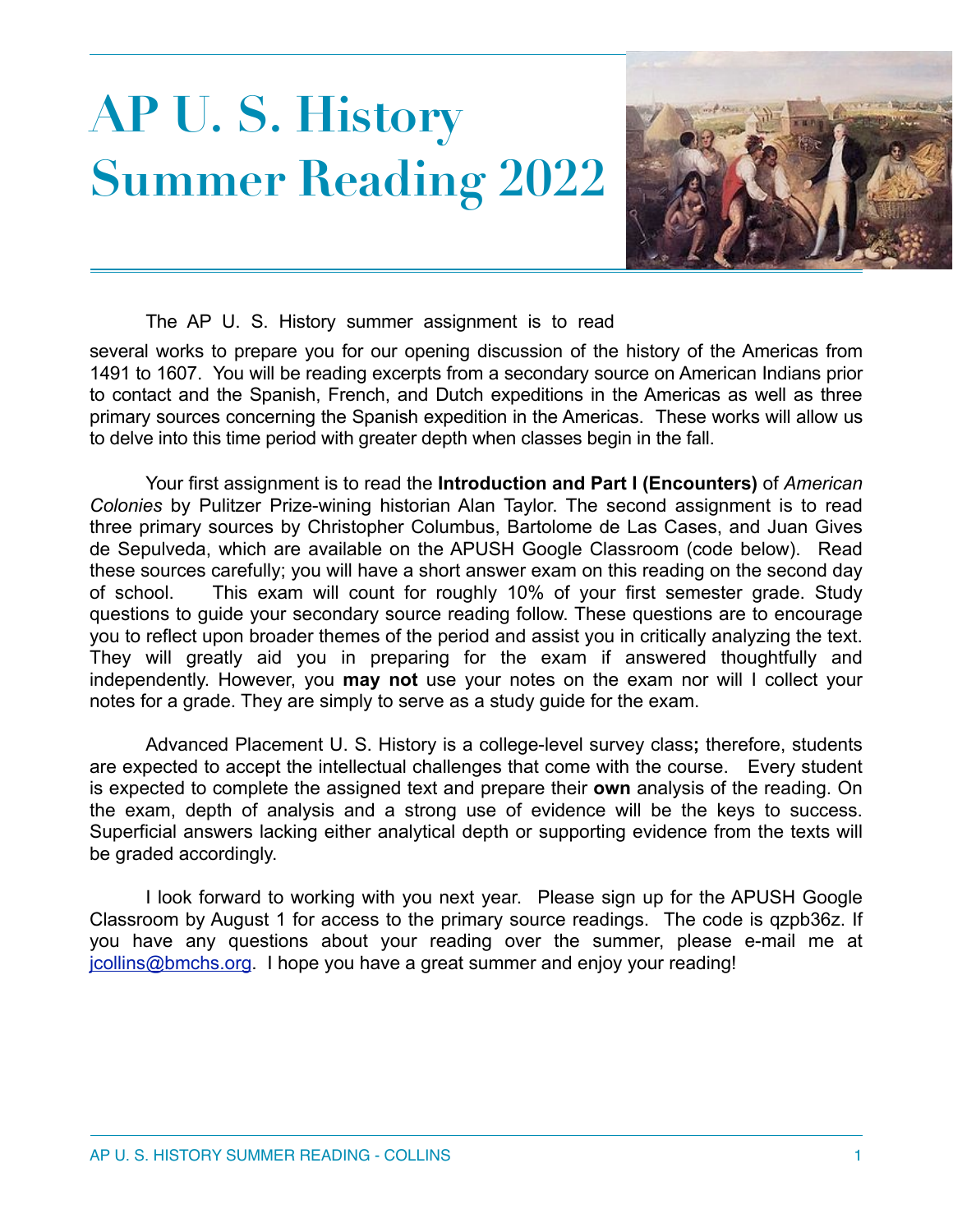# *American Colonies* **Reading Guide**

# *Introduction*

Taylor begins his work by noting that writing a history of Colonial America "used to be easier." Why is this? How has colonial American historical scholarship changed in the modern period? What once-ignored groups are now included in the story of colonial America? Why does he argue that this change has taken place?

How does Taylor describe the 3 major themes of his work? Why are these themes significant?

## *Part I: Encounters*

# *Chapter 1: Natives, 13,000 B. C.- A. D. 1492*

According to Taylor, what are the problems with forming a historical understanding of pre- Columbian American history? Why are assumptions made about pre-1492 America "highly speculative"?



Explain how and why people moved to the Americas (according to existing evidence).

What impact did the first settlers have on the environment of the Americas, and what impact did the environment have on them? How was the diversity of Native American life related to climate and environmental diversity?

Compare and contrast Native American and European culture on the eve of contact.

### *Chapter 2: Colonizers, 1400-1800*

One of the major themes of this chapter is the ecological impact of the so-called "Columbian Exchange." Be prepared to explain (with great depth) how the exchanging peoples, animals, plants, diseases, and ideas shaped both North American and European societies.

What changes in European life and culture aided exploration? How did changes in Europe provide both motives and means for exploration?

How does the myth of Christopher Columbus's voyage conflict with the historical reality?

Who were the European predecessors of Columbus? Why were these voyages a "dead end"?

What was the significance of the Treaty of Tordesillas?

#### *Chapter 3: New Spain, 1500-1600*

What was the "Black Legend" and, in your estimation, how deserved was this reputation?

Define and explain the significance of *conquistadores, encomiendas,* and *requerimientos.*